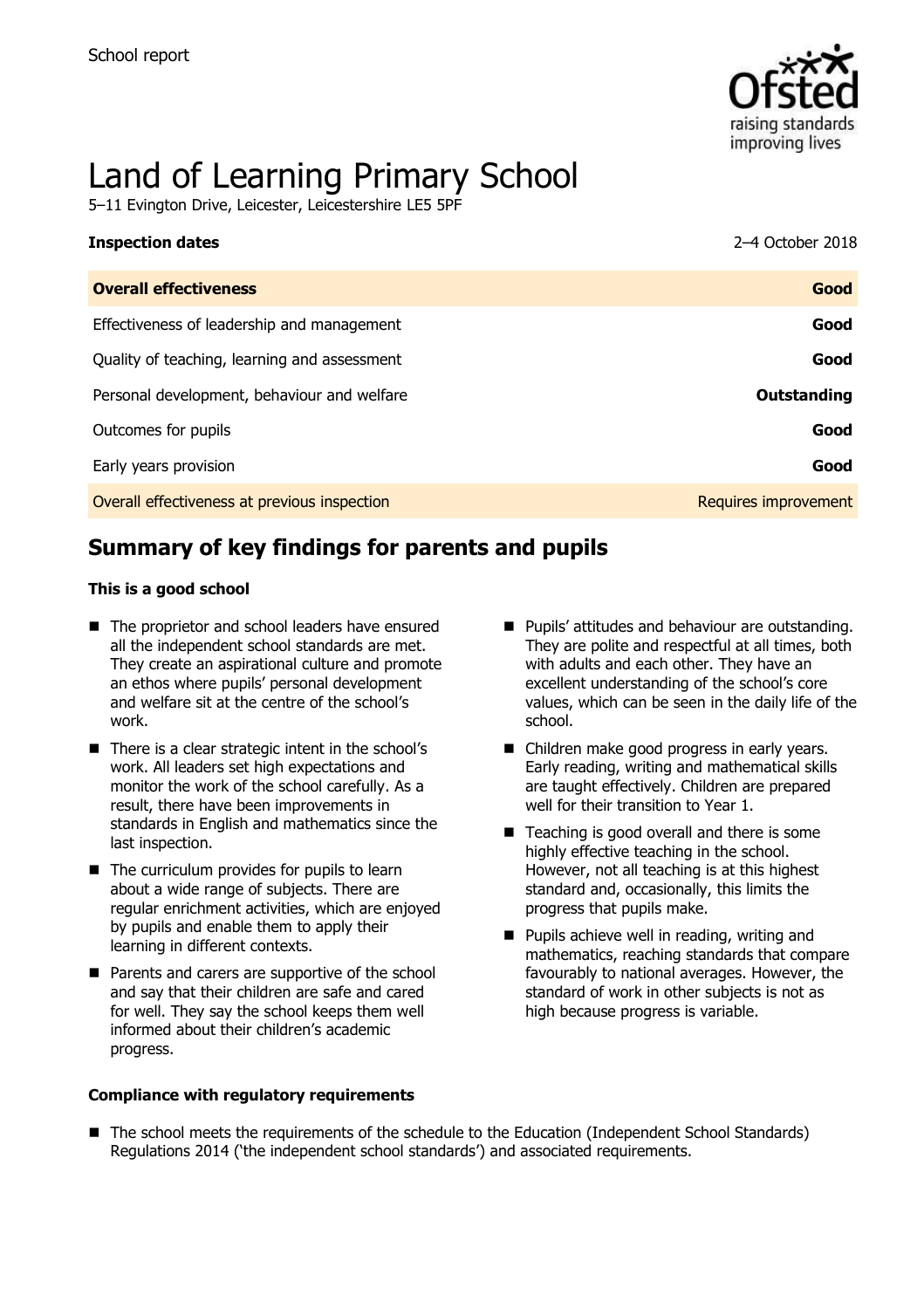

# **Full report**

### **What does the school need to do to improve further?**

- **IMPROVE the quality of teaching so it is highly effective throughout the school and** standards are equally strong in all subjects by:
	- providing targeted professional development, including sharing the most effective practice, to support less experienced and new colleagues
	- ensuring that pupils make consistently good progress and achieve at least the standards expected for their age in subjects other than English and mathematics.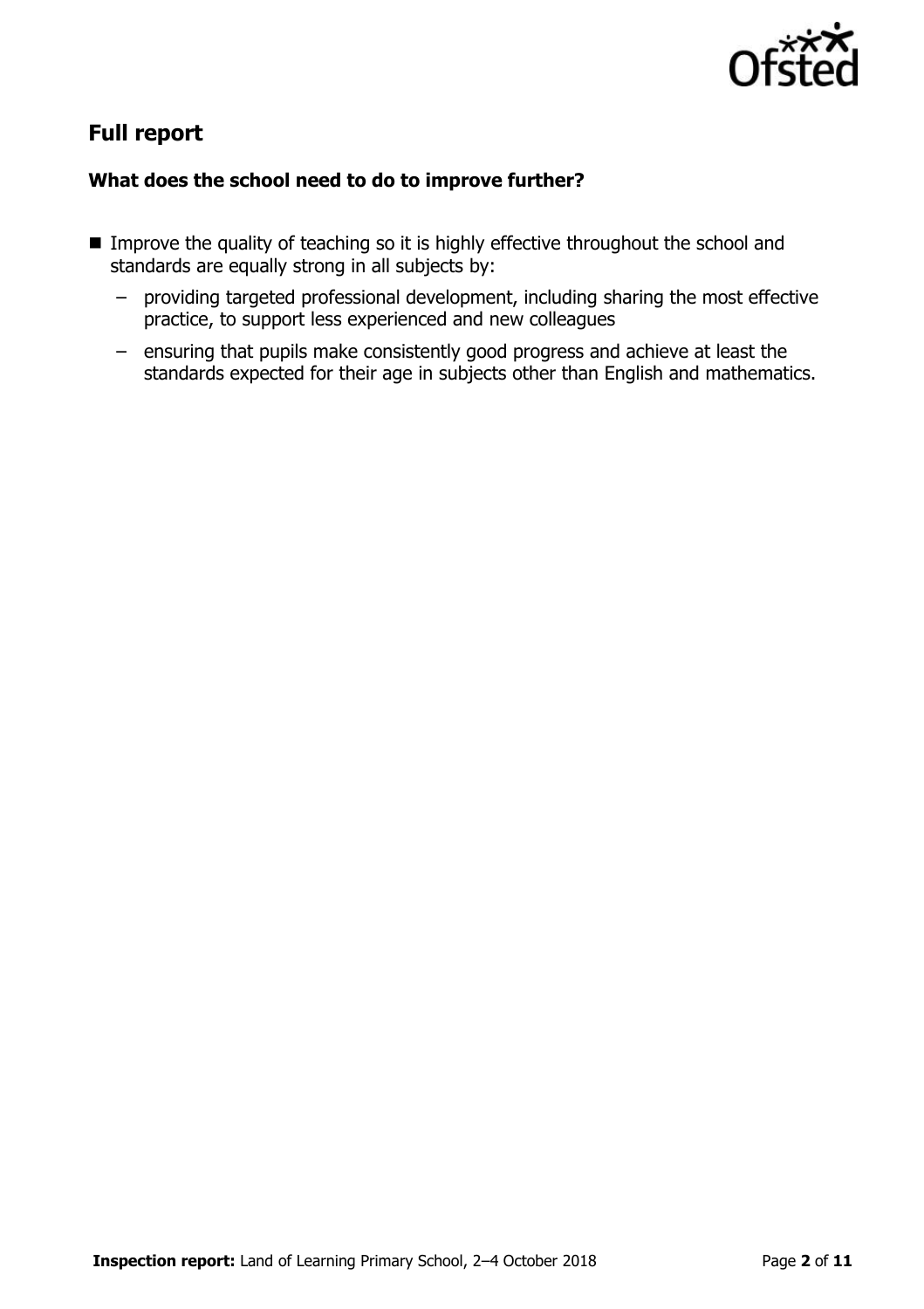

# **Inspection judgements**

#### **Effectiveness of leadership and management Good**

- The proprietor and school leaders have ensured that all the independent standards have been met. There is a clear vision for the school, and leaders are constantly striving for excellence. High expectations apply to staff and pupils alike, and these are communicated clearly to the school community. Central to the school's work is the pupils' personal development and well-being. Leaders actively promote a culture of respect and tolerance. The school's core values are well understood by all pupils through the acronym 'FRIEND', which stands for faith, resilience, integrity, empowerment, nurture and diversity.
- The school building is very well maintained and provides an environment conducive to learning. The atmosphere reflects the calm efficiency of the headteacher and senior team, while at the same time promoting pupils' enthusiasm and enjoyment of learning.
- Leaders have implemented a range of monitoring activities that inform them of the school's performance. Assessment information is recorded in detail and updated at regular intervals. Leaders check the progress pupils are making in English and mathematics and benchmark outcomes against national expectations. Regular meetings are held with teachers to identify any pupils who are at risk of falling behind and may need additional help.
- The curriculum is broad and covers a range of subjects as well as English and mathematics. It has been designed to 'nurture curiosity'. Schemes of work provide the basis for step-by-step learning as pupils move through the school. Enrichment activities are provided during special weeks, such as 'World Heritage Week' or 'Geometry and Islamic Art Week', and these may include off-site visits or visitors to the school. For example, visits from police and army personnel helped pupils to learn about the British values of democracy and the rule of law. Learning about other religions, other countries and times past contributes well to pupils' spiritual, moral, social and cultural development.
- **Professional development and training are available to all staff, including a thorough** induction process for new staff. Leaders are outward looking. For example, they work with colleagues from other local schools to share knowledge and ideas. Teachers keep teaching journals, reflect on their practice and welcome feedback after monitoring activities. The leadership team now includes middle leaders who are able to provide skilful support and mentoring for less experienced colleagues, but have not had enough time as yet for this to have an impact on all staff.
- Parents and carers are supportive of the school and some told inspectors that they have recommended the school to family and friends. They say that their children are happy at the school and are 'doing well'. Good communication keeps parents well informed about academic progress and school events. A small number of parents had some concerns that recent changes in staffing had affected continuity in their children's learning. However, inspectors found that pupils' progress has not been adversely affected.
- Since the last inspection, the school has been successful in improving outcomes for pupils. Most children in early years now achieve a good level of development. Standards in English and mathematics have risen and the proportion of pupils achieving the expected standards for their age at the end of key stage 2 is above the national average.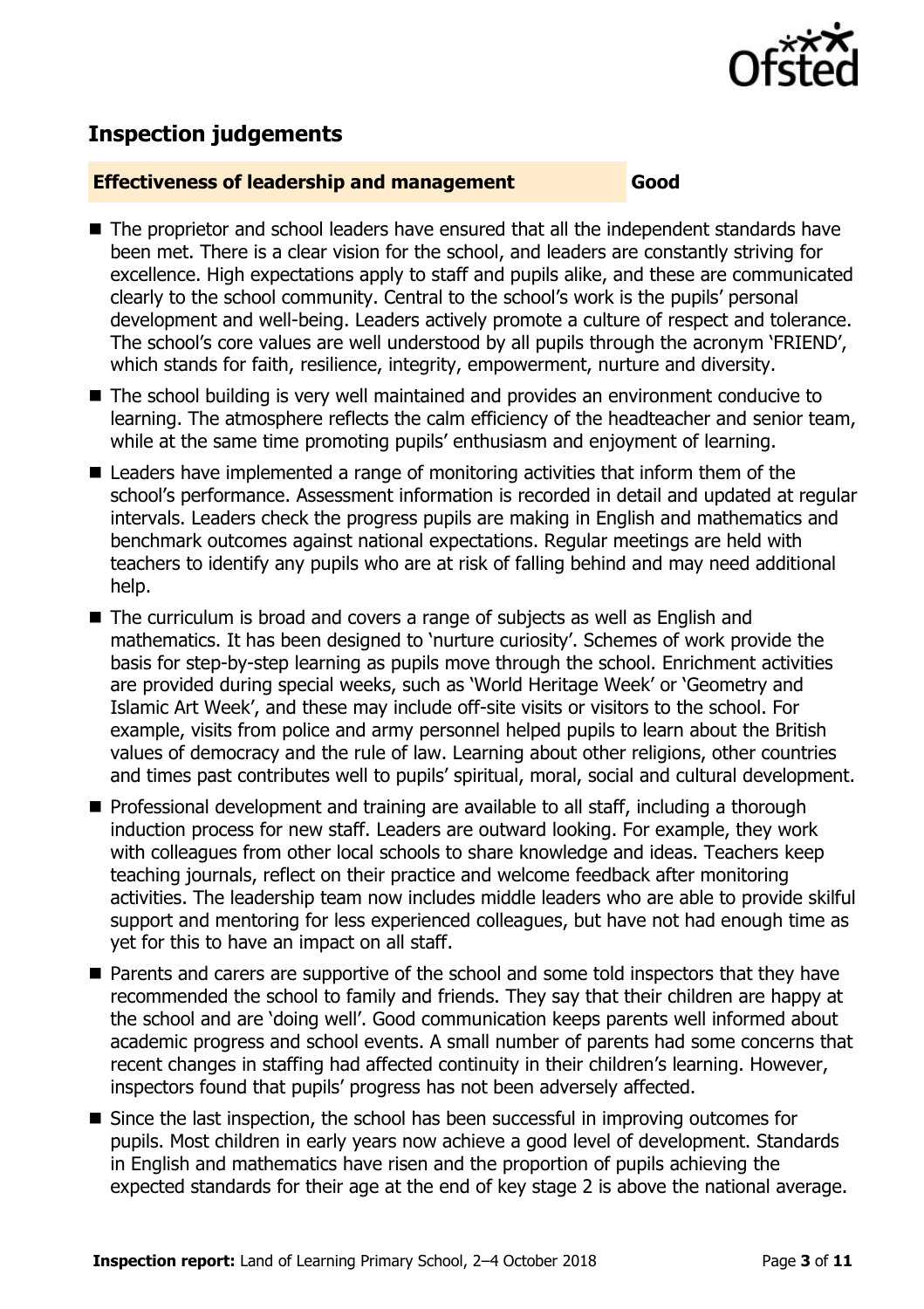

However, improvement is not as strong in other subjects as progress remains variable between subjects and in different year groups.

#### **Governance**

- The proprietor and governors are actively involved in setting the strategic direction of the school and ensuring that it continues to improve. They do this by:
	- having a clear understanding of their statutory duties and responsibilities
	- making regular visits to the school to check on the quality of teaching and the standard of pupils' work
	- promoting and upholding the school's core values and aims, to ensure that pupils are well prepared to be good British citizens of the future
	- ensuring that they attend school events and are available to meet with parents
	- providing support and challenge to school leaders, keeping themselves well informed about how effectively leaders ensure that the school is progressing towards key improvement priorities.

#### **Safeguarding**

- The arrangements for safeguarding are effective.
- The school's safeguarding policy is available on the school's website and reflects the most recent government guidance. There are clear procedures for reporting and recording concerns. Staff are vigilant and ensure that any minor worries are addressed quickly so they do not escalate.
- Leaders are aware of potential risks to pupils. They ensure that risk assessments are carefully carried out and implemented. Leaders work with parents and external agencies, where appropriate, to ensure that pupils receive the best possible support.
- Staff receive regular training and refreshers to ensure that they are familiar with the latest guidance. For example, staff have received training on how to recognise signs of abuse and how to safeguard pupils against radicalisation and extremism.

#### **Quality of teaching, learning and assessment Good**

- Teaching is good overall and there is some that is highly effective. Pupils engage well in their learning because teachers have high expectations, often make learning interesting and apply the behaviour policy consistently. The work in pupils' books is well presented and, throughout the school, is consistent with the agreed expectations for how work is to be set out.
- In line with the school's policy, assessments are made regularly and in a timely manner. Teachers use this information to help them plan next steps in learning and to match work to pupils' needs. Pupils have personal targets and know what they need to work on in English and mathematics. Teachers frequently check pupils' understanding of their work.
- Teachers use a range of effective strategies to challenge pupils and help them achieve deeper knowledge and understanding. For example, a group of the most able pupils in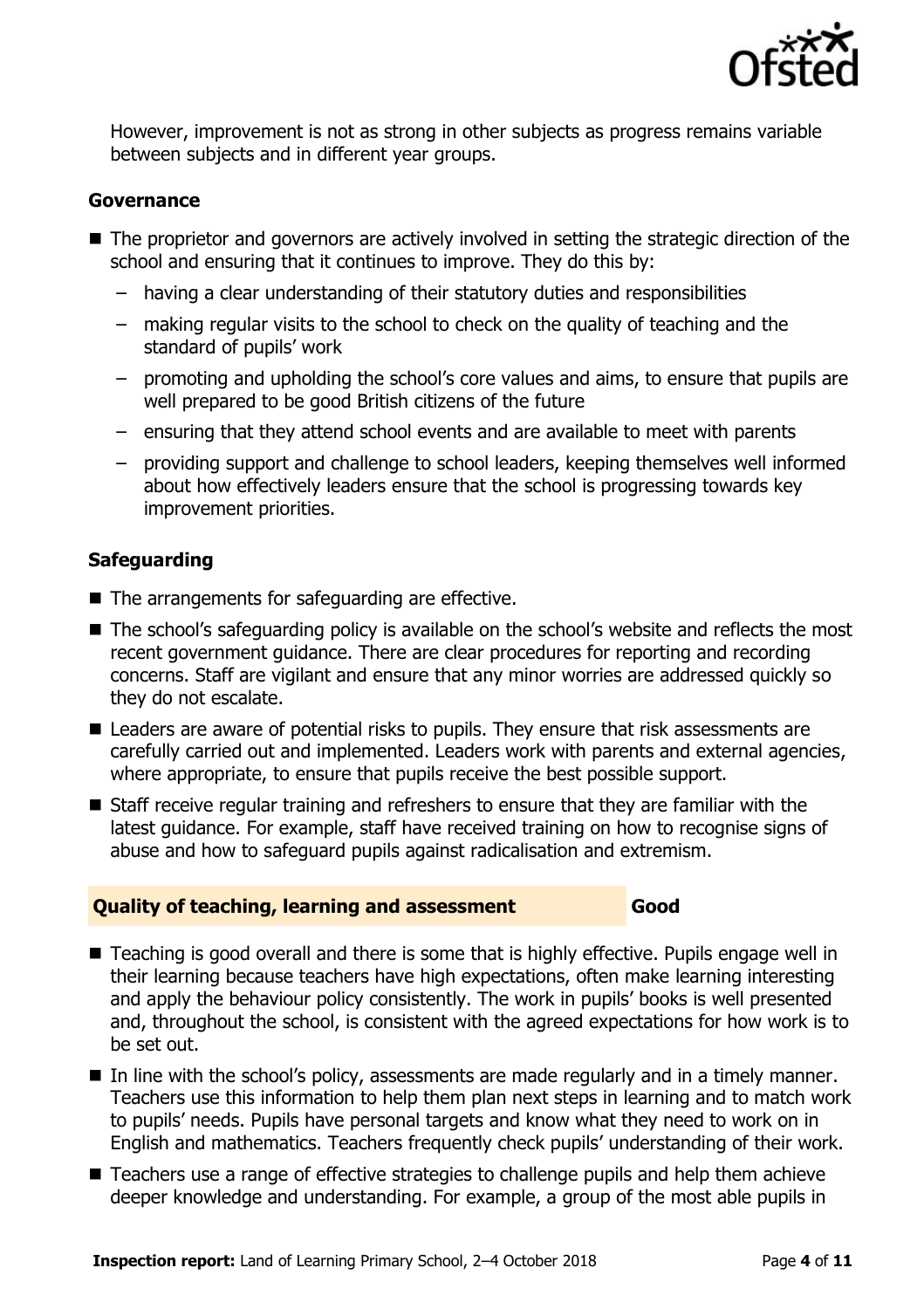

Year 5 were set an additional task while learning about equivalent fractions. Pupils were given a range of fractions with some numbers missing and had to use what they had learned to find the value of one of the fractions. It was explained to the inspector, 'the numbers are different, but the value is the same.'

- Questioning is often used to check what pupils know. Sometimes, it is used effectively to deepen pupils' learning. For example, in science in Year 6, through precise and persistent questioning, the teacher skilfully probed pupils' knowledge of how to collect and use data linked to what they wanted to find out. This led to a deeper understanding of the reliability and validity of complex data used in scientific experiments.
- Although there is strong teaching across the curriculum, teaching is generally more effective in English and mathematics where work is matched more accurately to pupils' abilities than in subjects such as history and geography. Not all teaching is of a consistently high standard and this sometimes limits the pace at which learning moves forward and the standards pupils achieve.

#### **Personal development, behaviour and welfare <b>COU COULDER** Outstanding

#### **Personal development and welfare**

- The school's work to promote pupils' personal development and welfare is outstanding.
- **Pupils are very confident learners. They have highly positive attitudes to learning and take** great pride in their work and achievements. They persevere and show resilience when tasks are challenging. They are keen to contribute to discussions and put forward their ideas.
- **Pupils are very well prepared, both personally and academically, for their next stage in** education and later life because they are actively encouraged to find out about life in the wider community and consider global issues.
- **Pupils talk with great conviction about how they should respect the views and beliefs of** others and show tolerance for those who have different ways of life. Enrichment weeks such as 'Diversity Week' enable pupils to explore in more detail different religions and cultures.
- Pupils know how to 'be a good friend'. They embrace the school's core values ('FRIEND') and understand where they align and overlap with British values and Islamic values, seeing similarities rather than differences.
- All aspects of pupils' well-being are promoted effectively. Pupils are actively encouraged to lead healthy lifestyles and take regular exercise. For example, the physical education (PE) curriculum enables pupils to try a range of different sports and activities, from martial arts to football.
- **Pupils say that they feel safe at school. They say that the school is a 'bully-free zone' and** have confidence in their teachers to resolve any incidents should they arise. Pupils learn how to stay safe online and older pupils explain effectively the potential dangers of social media. Pupils are clear about what to do and whom they can go to if they have concerns or worries. They said, 'you can trust people here.'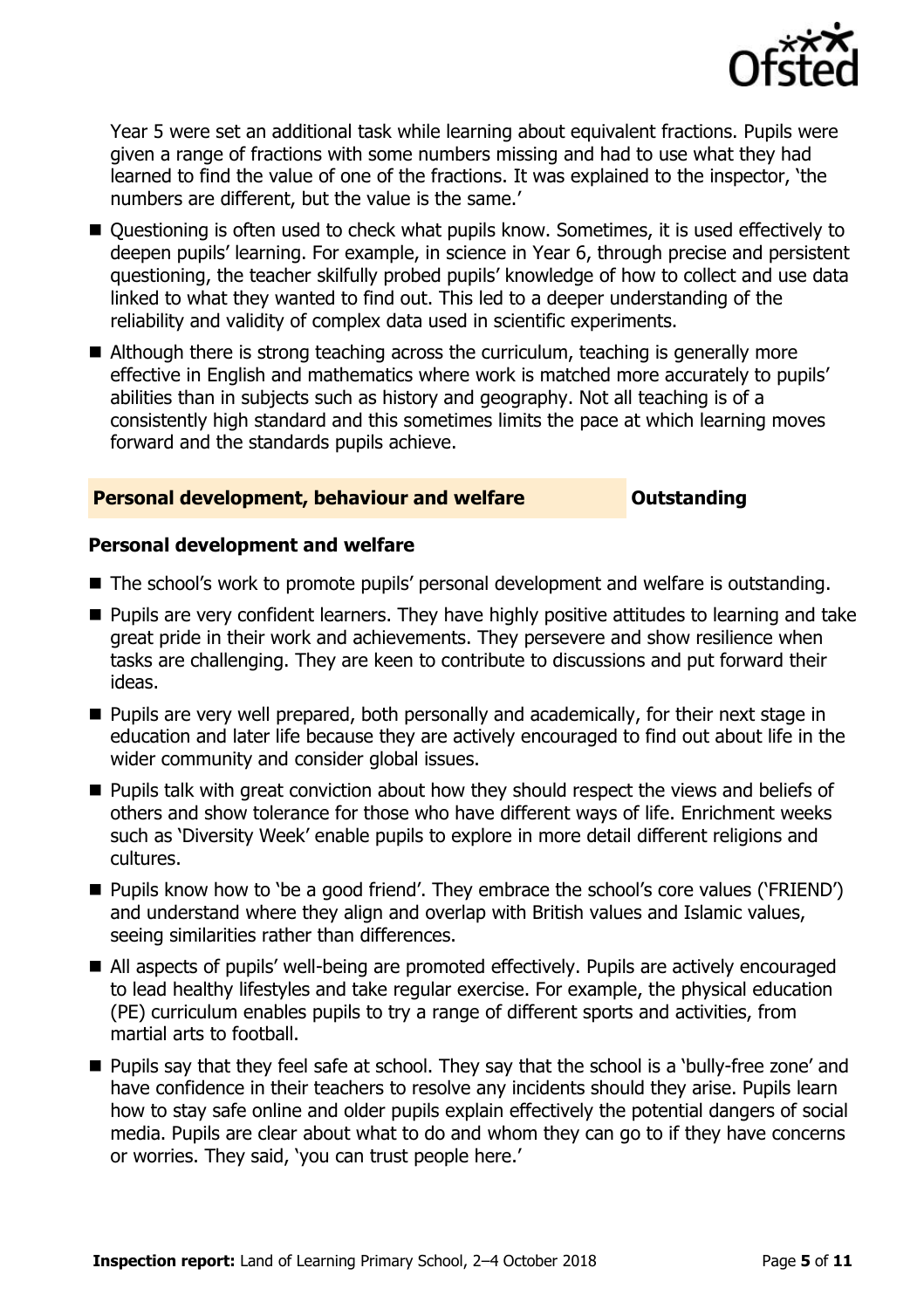

#### **Behaviour**

- The behaviour of pupils is outstanding.
- Pupils' conduct is excellent, both in lessons and at other times of the day. Incidents involving poor behaviour or low-level disruption are very rare. This is because teachers are consistent in their expectations for behaviour and pupils are respectful of the school's core values. Inappropriate behaviour or language is not tolerated.
- **Pupils consider behaviour to be very good and give clear explanations of how the 'traffic**light' system works. They said, 'everyone's a team, we do it together.' The school's wellestablished routines and expectations ensure that there is a very calm and orderly atmosphere.
- Since the last inspection, attendance has improved and is now above the national average. Leaders have successfully put robust systems in place to follow up absences quickly and encourage good attendance.

#### **Outcomes for pupils Good Good**

- Outcomes have improved since the last inspection. Standards in reading, writing and mathematics at the end of key stage 2 are above the national average and most pupils achieve the standards expected for their age in these subjects.
- Pupils read widely and with confidence. Younger pupils have a good knowledge of letters and sounds, read accurately and answer questions about the texts they read. Older pupils say that they enjoy reading for pleasure and choose books based on their interests. They read confidently, expressively and with good understanding of the text. They understand the importance of reading to support learning in other subjects. Pupils are encouraged to bring books from home, as well as using the school library.
- Pupils' workbooks and school data show that pupils make consistently good progress in English and mathematics, though this is even better where teaching is highly effective. Books show that pupils are developing mathematical fluency and are confident in calculation.
- Samples of writing in English books show that pupils write for a variety of purposes and audiences. They make good progress over time and books provide evidence of highquality outcomes for some pupils. Writing in other subjects, such as history and geography, is generally not of the same standard.
- Assessment data shows that standards are not as high in subjects other than English, mathematics and science, and progress varies between year groups and subjects. For example, pupils' geographical skills are not as well developed as their scientific skills. Assessments in history show inconsistencies in the proportion of pupils who make the progress expected of them.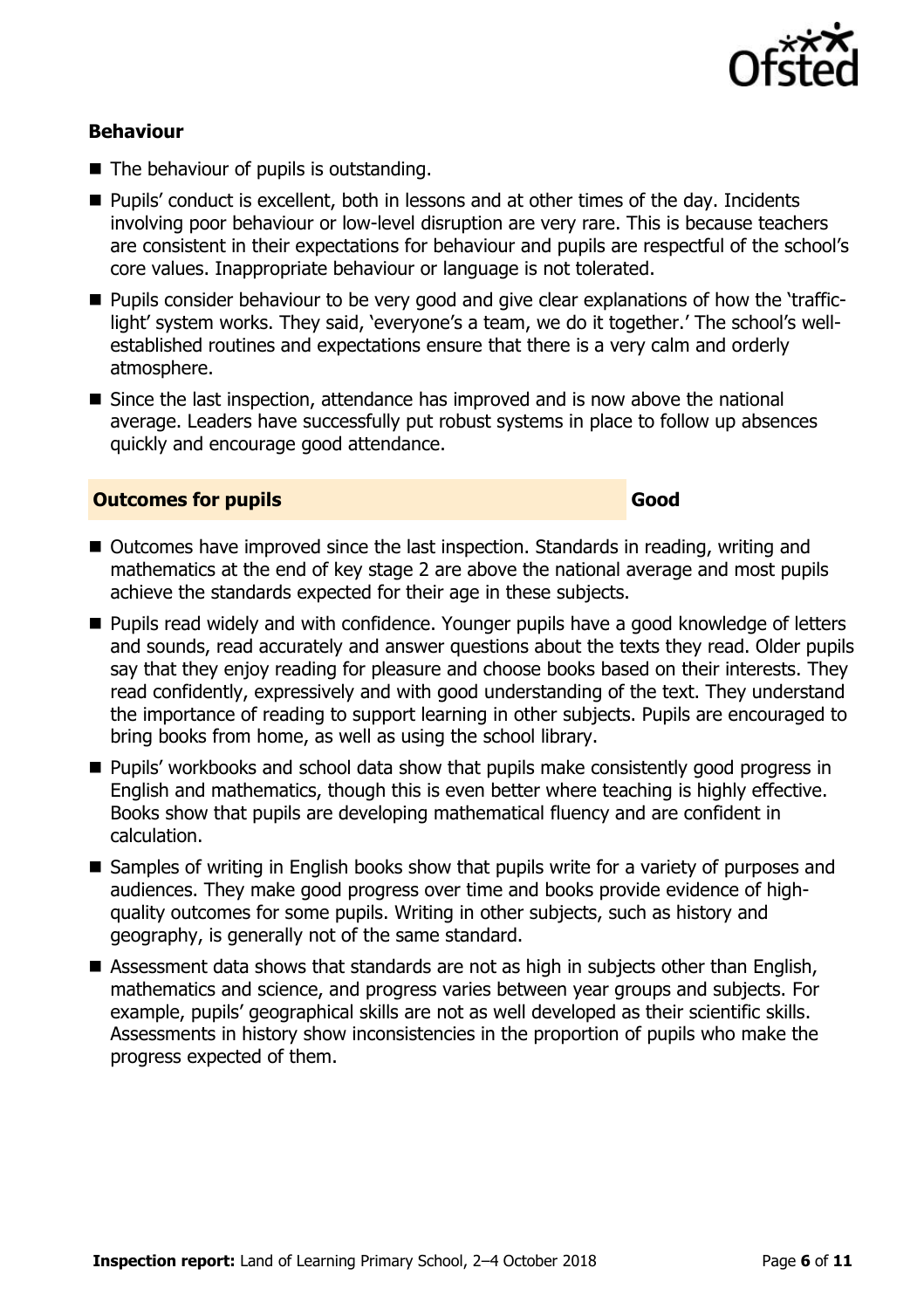

### **Early years provision Good Good**

- Children join the Reception class with skills and knowledge broadly in line with expectations for their age. Most children achieve a good level of development by the end of the year and are well prepared for the transition to Year 1.
- The early years leader has a clear overview of the strengths and areas for development of the provision and, along with senior leaders, ensures that all statutory requirements for the setting are met. Children's progress is tracked carefully.
- Children's personal development and well-being are central to the setting and the needs of the children are met effectively by key workers and the wider staff team. Children behave well and show an interest in their learning.
- Basic reading and writing skills are well taught through phonics. Teachers use a range of strategies to make learning interesting for the children. For example, a group of children went on a word hunt around the classroom to find words associated with Postman Pat.
- Teachers plan carefully to ensure that all areas of learning are represented. There is a range of learning activities provided both indoors and outside. Some of the activities reflect the children's own interests that have been followed up by the teacher. Children are encouraged to try all the activities on offer so they develop a range of skills and extend their vocabulary through discussion of the task. For example, a group of boys enjoyed playing in the role-play area, currently a kitchen, discussing with an adult how to make a meal. Parents are encouraged to attend workshops and meetings at the school. The school values the involvement of parents because their input contributes to the accurate assessment of what children know and can do. Parents of young children said that their children enjoy coming to school and make good progress.
- Although many new initiatives have been introduced since the last inspection, some are relatively new and it is too early to judge their impact. However, other strategies are now embedded and have led to an improvement in the proportion of children achieving a good level of development. The school continues to improve the outdoor environment by providing a wider range of resources to support different areas of learning.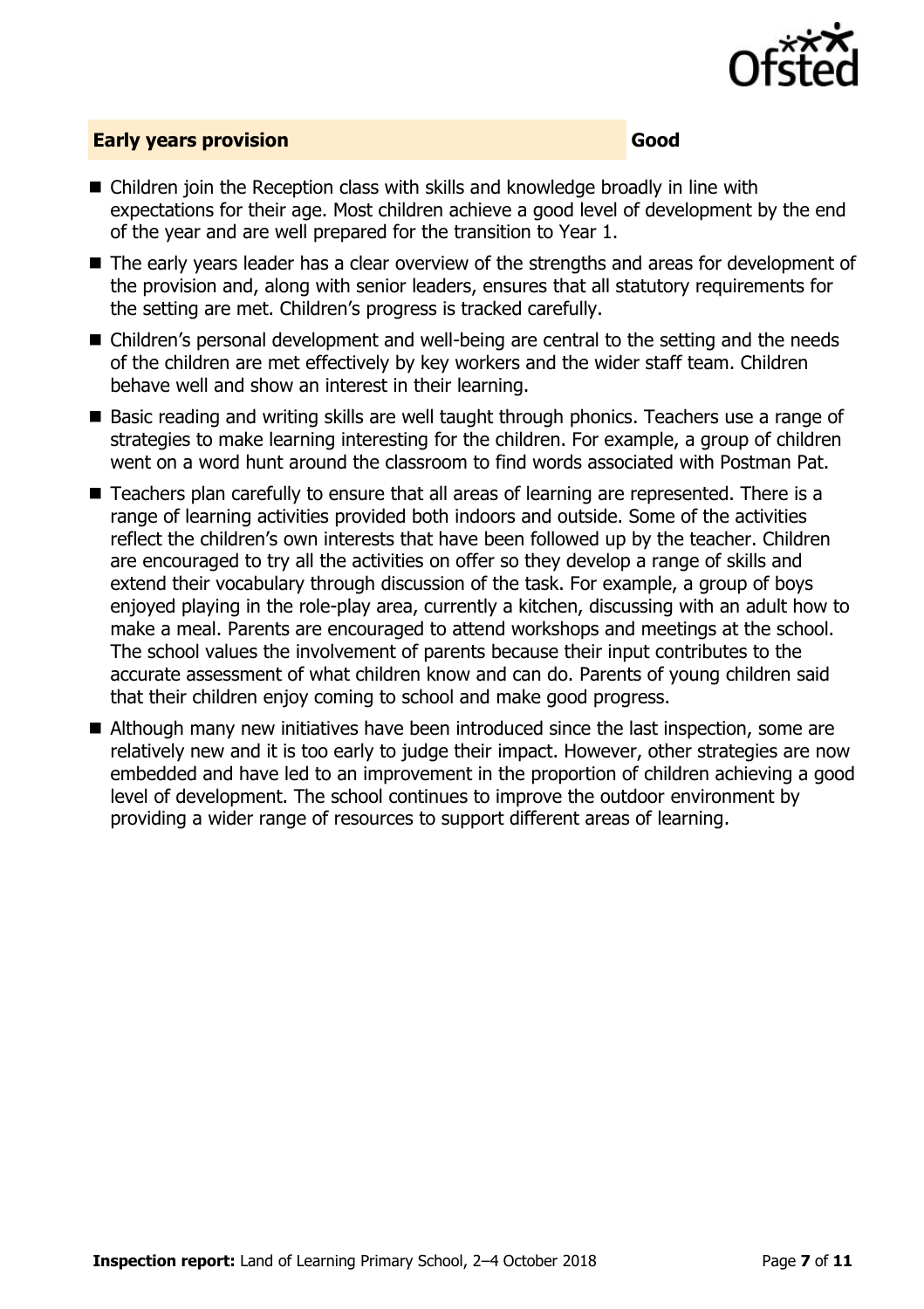

# **School details**

| Unique reference number | 135858   |
|-------------------------|----------|
| DfE registration number | 856/6022 |
| Inspection number       | 10053979 |

This inspection was carried out under section 109(1) and (2) of the Education and Skills Act 2008, the purpose of which is to advise the Secretary of State for Education about the school's suitability for continued registration as an independent school.

| Type of school                      | Other independent school    |
|-------------------------------------|-----------------------------|
| School category                     | Independent school          |
| Age range of pupils                 | 4 to 11                     |
| Gender of pupils                    | Mixed                       |
| Number of pupils on the school roll | 296                         |
| Number of part-time pupils          | 0                           |
| Proprietor                          | Javid Patel                 |
| Chair                               | Mustaq Master               |
| <b>Headteacher</b>                  | Sara Vania                  |
| Annual fees (day pupils)            | £1,980                      |
| Telephone number                    | 0116 273 5431               |
| Website                             | www.landoflearning.co.uk    |
| <b>Email address</b>                | office@landoflearning.co.uk |
| Date of previous inspection         | 6-8 December 2016           |

#### **Information about this school**

- Land of Learning Primary School is a Muslim school, owned and run by the Evington Muslim Centre. It shares the site with the mosque. The school is purpose built and has learning spaces on three floors. The ground floor is used for the separately registered nursery. It is a multi-use building, used for a madrassa at the end of the school day and for meetings in the evenings and weekends.
- At the previous inspection in December 2016, the school was judged to require improvement. The number on roll continues to rise and is now close to the maximum number of 300 for which it is registered.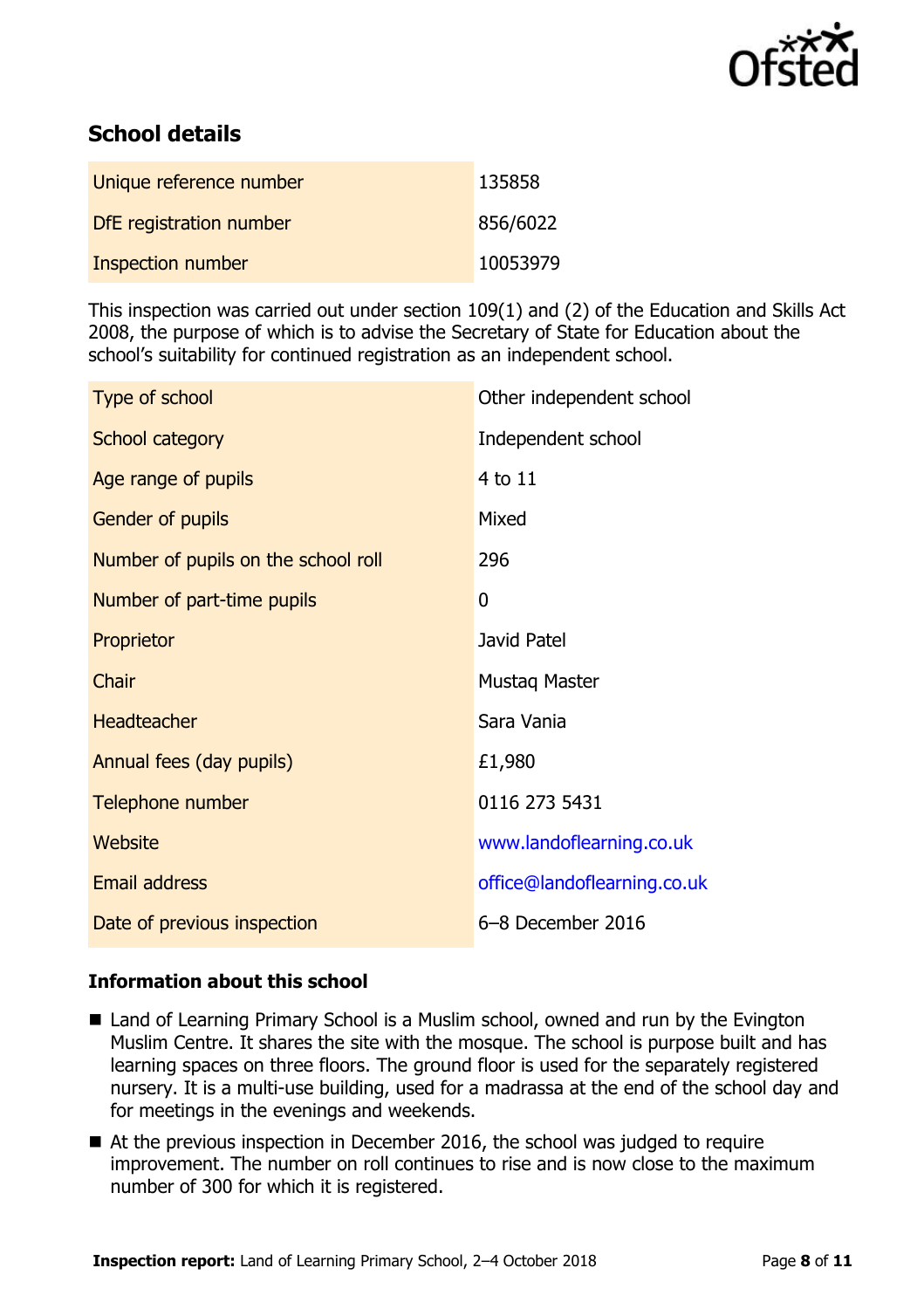

- Most pupils are of Asian, Arab or African heritage and speak English as an additional language. There are very few pupils who have special educational needs (SEN) and/or disabilities.
- The school's vision is to nurture holistic life-long learning and service rooted in classical knowledge within a safe, stimulating, high-quality environment.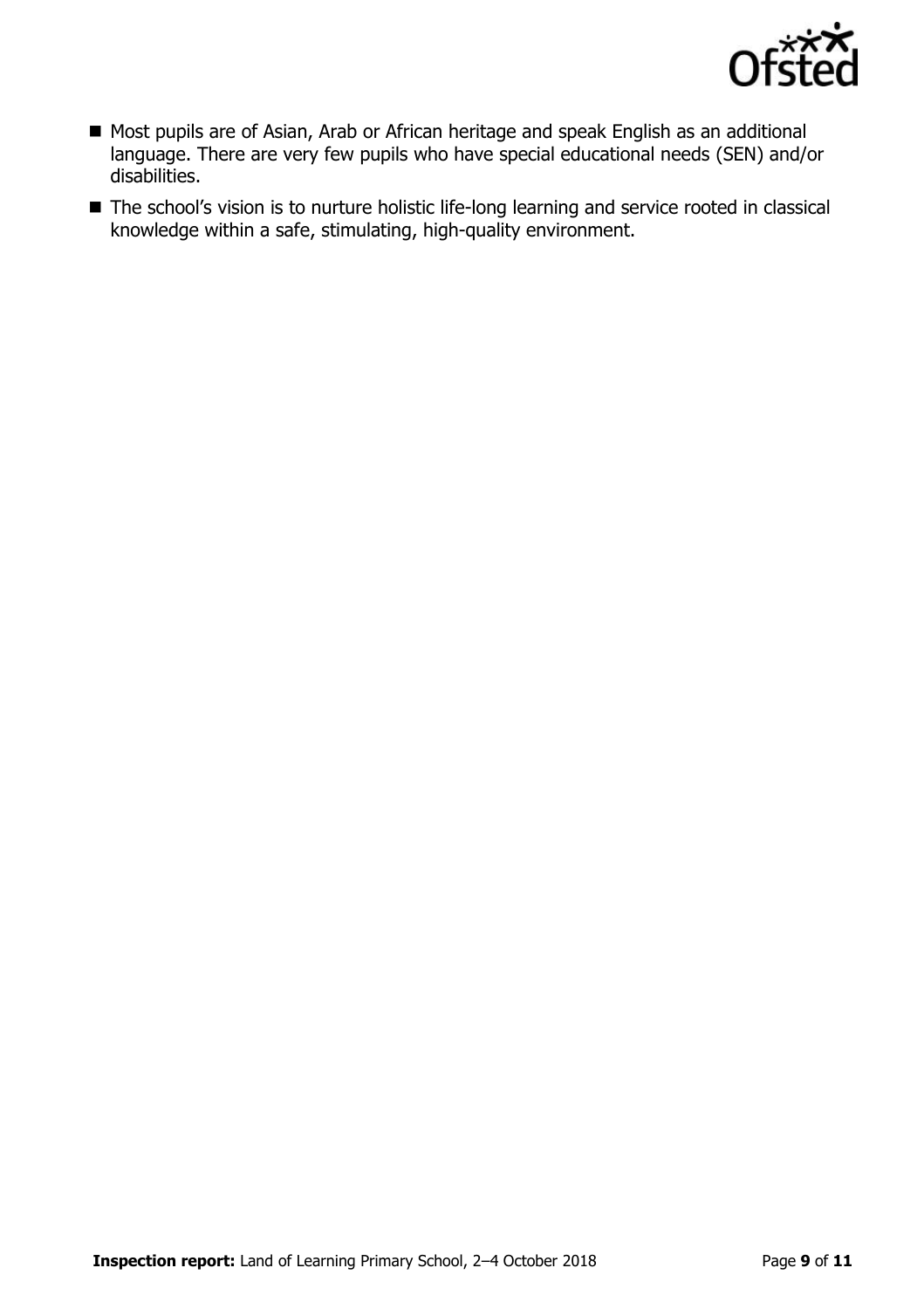

# **Information about this inspection**

- Inspectors visited all classes to observe learning. Some observations were carried out jointly with the headteacher and deputy headteacher.
- A tour of the school was carried out to check on the suitability of the premises.
- Inspectors held meetings with the proprietor and governors, headteacher, senior leaders and middle leaders.
- Inspectors reviewed a sample of pupils' work with the headteacher and senior leaders, and scrutinised the school's assessment information.
- During the inspection, inspectors reviewed a range of documentation, including school policies relating to safeguarding.
- **Inspectors held discussions with groups of pupils and listened to pupils read. They also** talked with pupils at other times during the inspection.
- A check on the school's website was carried out to confirm that the required information and policies, including the safeguarding policy, are available.
- Inspectors talked informally with a number of parents at the beginning of the school day and took into account 23 responses to Ofsted's online questionnaire, Parent View.
- Inspectors took into account 25 responses to the staff questionnaire.

#### **Inspection team**

**Jane Salt, lead inspector Constanting Constanting Constanting Constanting Constanting Constanting Constanting Constanting Constanting Constanting Constanting Constanting Constanting Constanting Constanting Constanting C** 

**Janis Warren Communist Communist Communist Communist Communist Communist Communist Communist Communist Communist Communist Communist Communist Communist Communist Communist Communist Communist Communist Communist Communis**